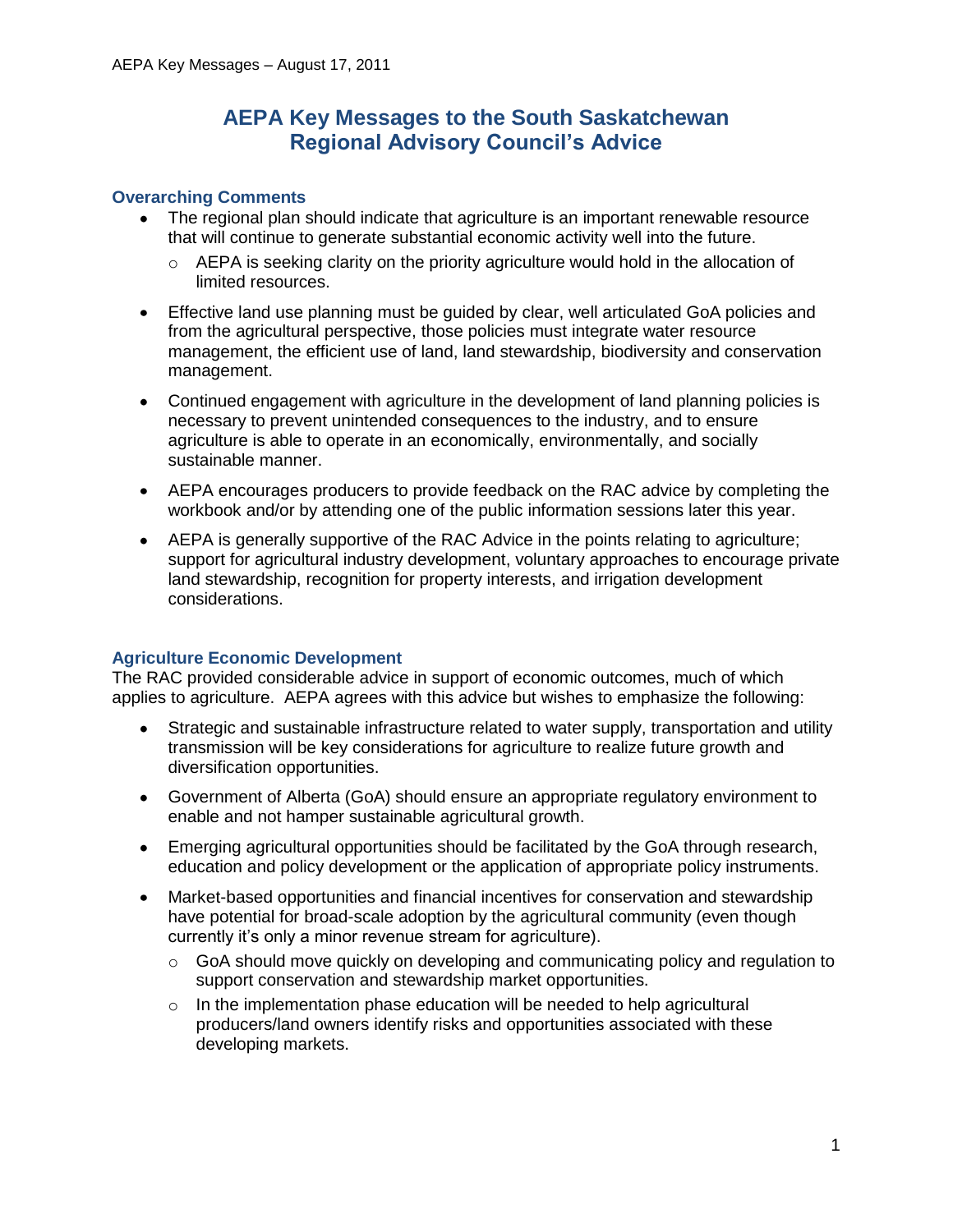## **Agricultural Land Fragmentation**

The RAC recommended that GoA continue with the current policy approach of encouraging municipalities to minimize agricultural land fragmentation and conversion. They also recommend that GoA ensure that the metrics of fragmentation and conversion are more carefully tracked into the future. With respect to this issue, AEPA would like to emphasize the following:

- GoA should clarify their official position regarding the development of a provincial policy on agricultural land fragmentation and conversion, as it had originally been identified as a LUF priority.
- With the current policy regime, producers should be proactively working with municipalities to ensure that agriculture interests are respected through development and conservation tools (for e.g. zoning, Transfer of Development Credits (TDCs) and easements).
- Conservation tools (such as TDC approaches) are important policy instruments for municipalities to help manage agricultural land fragmentation while protecting and respecting agricultural landowner property interests.
	- o GoA should hasten the release of draft TDC regulations for public review.
	- $\circ$  GoA should support municipalities during the implementation phase for TDCs to help identify priority agricultural lands and ensure that property interests are respected.
- GoA should implement an effective tracking system to monitor the loss of agricultural land including fragmentation and conversion.
- Options should be developed and made available to landowners to reduce land-use conflicts, and a fair and reasonable dispute resolution process established when conflicts arise.

#### **Irrigation and Water**

AEPA agrees with the RAC advice related to irrigation and water but would like to emphasize the following additional points:

- Future agricultural growth opportunities are contingent on access to reliable water supplies for irrigation, livestock production and value added processing.
- Strategic management of surface water (including storage, drainage, and distribution) should be at the forefront in the SSRP because of the significant impact on industry (including agriculture), municipalities, recreational users and environmental needs.
	- $\circ$  Integrated approaches for off-stream storage that include provisions for drainage should be explored to address the issue of flooded agricultural land (i.e. in areas that are deemed as having low wetland functionality).
	- $\circ$  Storage has the potential to benefit the environment (water quality, stream flows and habitat) and recreational interests while addressing industrial and municipal supply risks.
- Irrigation water holder rights should be respected when considering options to secure a portion of the irrigation district efficiency gains to help meet in-stream conservation needs.
- Increased groundwater mapping and risk assessment for both surface and groundwater quality is required to support policy and programs.